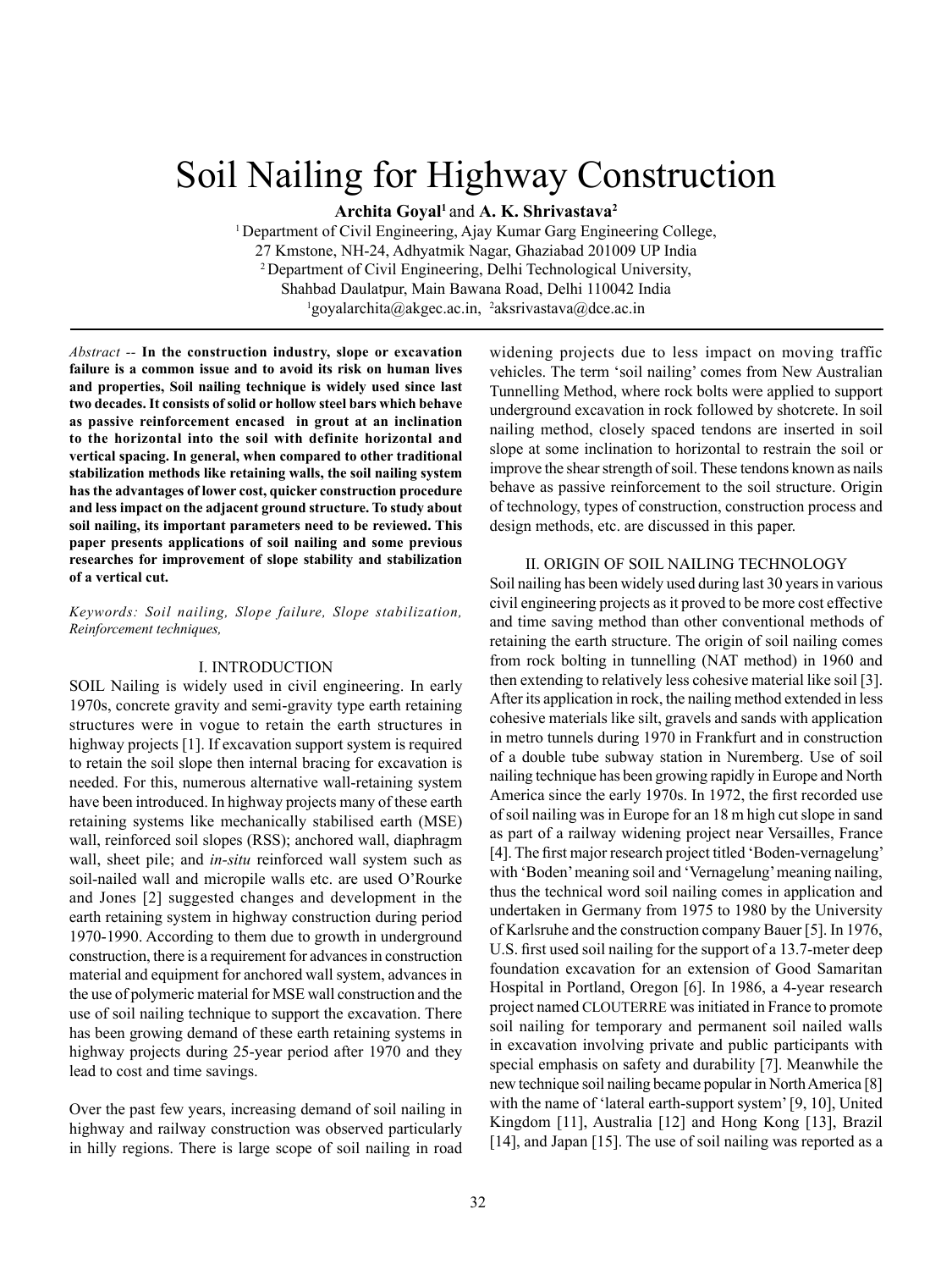## III. DESIGN APPROACH OF SOIL NAILING

Soil-nail retaining system are designed to satisfy the requirement of stability, serviceability and durability of their design life. Other issues like the cost, time and the environmental impacts are also important in the design of the soil retention systems. In design approaches, the initial design considerations include wall layout (wall height and wall length), vertical and horizontal spacing of nail, the inclination of nail, orientation of nail and nail length, soil nail material and relevant ground properties. After considering all these parameters, the design engineer has to be evaluate the nail length and maximum nail force. Nail length, nail diameter, and nail spacing typically control external and internal stability of the wall. These parameters could be adjusted during design until all external and internal stability requirements are met. After the initial design is completed, final design progresses where the soil nail wall is tested for external and internal failure modes, seismic considerations and aesthetic qualities. Drainage, frost penetration and external loads such as wind and hydrostatic forces also have to be determined and included in the final examination of the design.

## IV. ELEMENTS OF SOIL NAILING

The typical soil-nail system consists of the following basic elements:

(*a*) Reinforcement bar, (*b*) centralizer, (*c*) grout, (*d*) nail head connecters (hex nut, washer and plate), (*e*) facing and (*f*) drainage.

*Reinforcement Bar or Nail*: Soil nail is a structural member consisting of passive reinforcement used to resist the shear, bending and tension forces. These reinforcements are generally known as nails. They can be hollow or solid type of nails. Solid nails are used when soil conditions are stable to drill hole and grouting, when soil is not able to withstand drilling then hollow nails are used with drilling and grouting process simultaneously. These nails are placed close to one another at some spacing when construction proceeds from top to down. These nails can be driven or pre-bored and grouted type depending on the soil condition. Soil nail should also be corrosion protected. Grouting acts as lower level of corrosion protection in hollow soil nails but in case of solid nails when driven, there is tendency of corrosion when nails get contact with soil and that depends on the corrosion potential of surrounding soil. So, the composite form of grouted, corrosion protected nail is highly dependent on the *in-situ* condition and in turn governs the installation process for these soil nails. Hence based on different installation techniques, soil nails can be classified as: grouted soil nails, self-drilling soil nails, jet-grouted soil nails and driven nails.

*Facing*: Facing of soil nailing wall acts as an additional support to prevent outward deformation of soil-nailed system. It is also used to improve the aesthetic appearance of the nailed structures. Facing material used should be of non-corroded type as it is exposed to atmosphere. Facing can be temporary or permanent. The facing consists of welded wire mesh carried by shotcreting of cement water and aggregate of fixed ratio as permanent facing. Shotcrete may be wet shotcrete or dry shotcrete. Dry shotcrete is preferred for small construction work. For vertical slope, thicker facing is used in comparison of inclined slope.



Figure 1. Typical cross-section of a complete soil nail wall.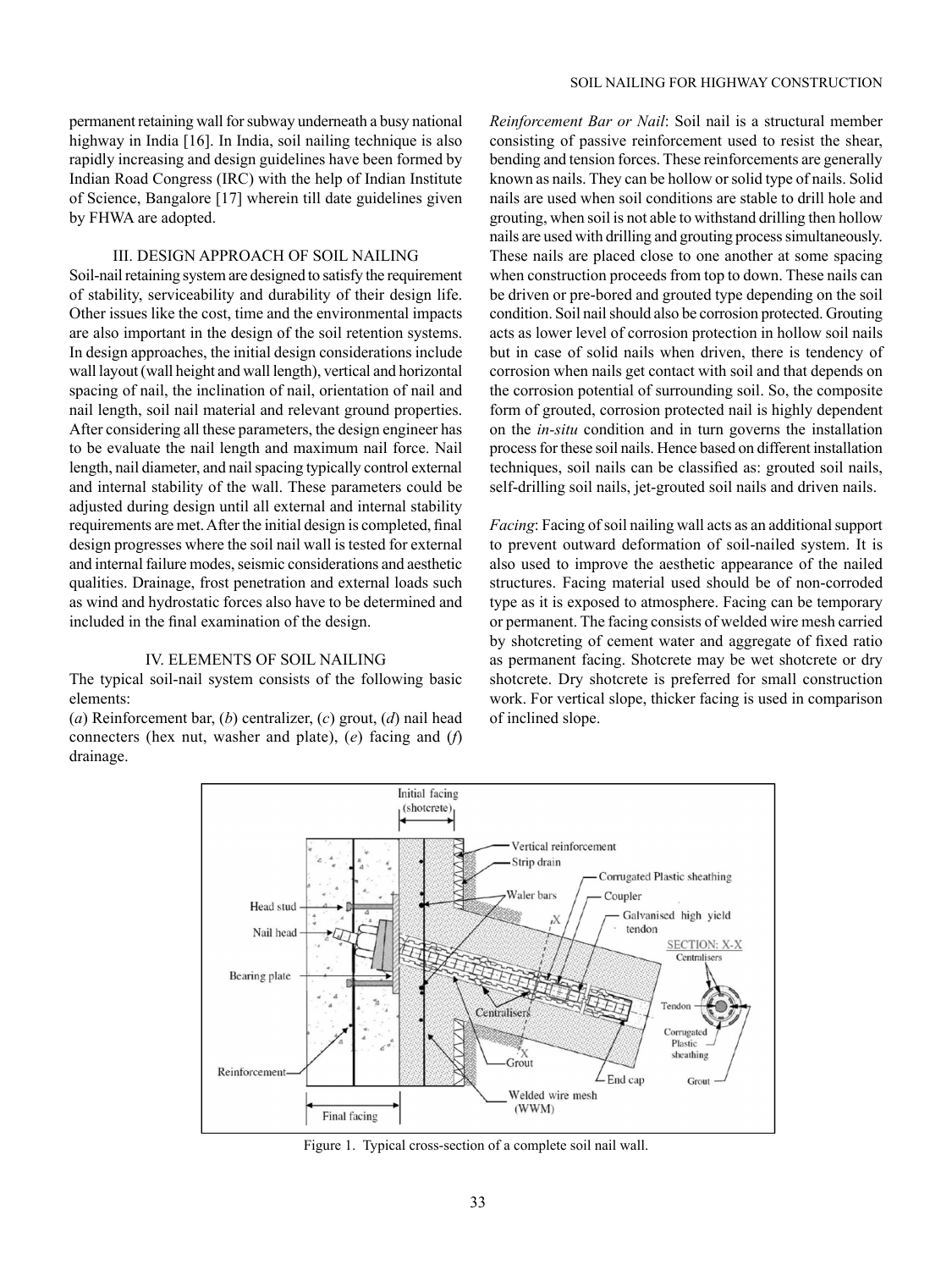*Grout:* When nail is placed in the borehole then to fill the annular spacing between the reinforcement bar and surrounding soil, the grout is injected into the borehole followed by centralizers. Grout acts as corrosion protection to the soil and transfers stresses to the soil to form stabilized bond between nails and soils. Moisture present in soil can corrode the nail by time but with the use of grouting, it prevents nails from corrosion. For grouting neat cement and water mix is used; sometimes cement, sand and water mix also used for the openhole drilling. Pipe is used for injecting grout to the borehole.

*Drainage system:* It is necessary to provide a drainage system behind initial facing or adjacent excavation face. It regulates the pore water developed in soil slope and protects the facing and soil nail bonding. Usually vertical geocomposite strip drains are used as a drainage system.

# V. ADVANTAGES AND DISADVANTAGES OF SOIL NAILING

Soil nailing technique has various merits and demerits addressed by Geoguide 7, FHWA-NHI-14-007 [2] and by other researchers as follows:

## *Advantages of soil nailing*

- Soil nailing technique is more advantageous than other conventional techniques of slope stabilization *i.e.* retaining wall, ground anchors etc., as it is less disruptive to traffic and causes less environmental impact.
- Soil nailing is top down construction method so relatively faster in installation and uses less construction material.
- Soil nailing method requires less space for movement of equipment as they are comparatively small so can be advantageous for sites at remote location.
- Soil nailing technique does not use bracing to support excavation unlike other techniques so causes less congestion to excavation.
- Soil nailing technique is also well performed in seismic region.
- Facing of soil nailing gives good aesthetics to the structure and more natural appearance than other finishes.
- From cost point of view convention soil nails are more economical than concrete gravity walls and equivalent in cost or more cost-effective than ground anchor walls.

### *Disadvantages of soil nailing*

- Soil nailing method is not recommended where strict wall movement exists, post tensioning of soil nails can be used for this shortcoming but it adds extra cost to the project.
- Soil nailing technique cannot be preferable near ground water condition. High ground water table causes difficulty in excavation during construction and ground water corrodes the reinforcement and grout water ratio disturbs.
- Soil nailing is not suitable for loose soil and cohesionless soil because during the drilling process, un-grouted holes

can collapse.

■ Underground drainage system, underground cables, pipes get disturbed during soil nailing process. So, for that proper care should be taken during installation of nails.

## VI. APPLICATIONS OF SOIL NAILING

Soil nailing method has various applications:

- $\triangleright$  Slope stabilization
- $\geq$  Landslide prevention
- $\triangleright$  Deep excavation or vertical cut stabilization
- $\triangleright$  Stabilization of roadway and highway cuts
- $\triangleright$  Road widening under existing bridge abutments
- > Tunnel portal in steep stratified and unsupported slopes
- $\triangleright$  Repair and reconstruction of existing retaining structures
- $\triangleright$  Use for deep vertical excavation in densely populated areas.
- $\triangleright$  Stabilizing of over steep existing embankments
- $\triangleright$  Protection and preservation of historical buildings.



Figure 2. Roadway cut supported with soil nails. Modified after Porterfield *et al*. [25].



Figure 3: Road widening under existing bridge *et al.* [25] Source: Porterfield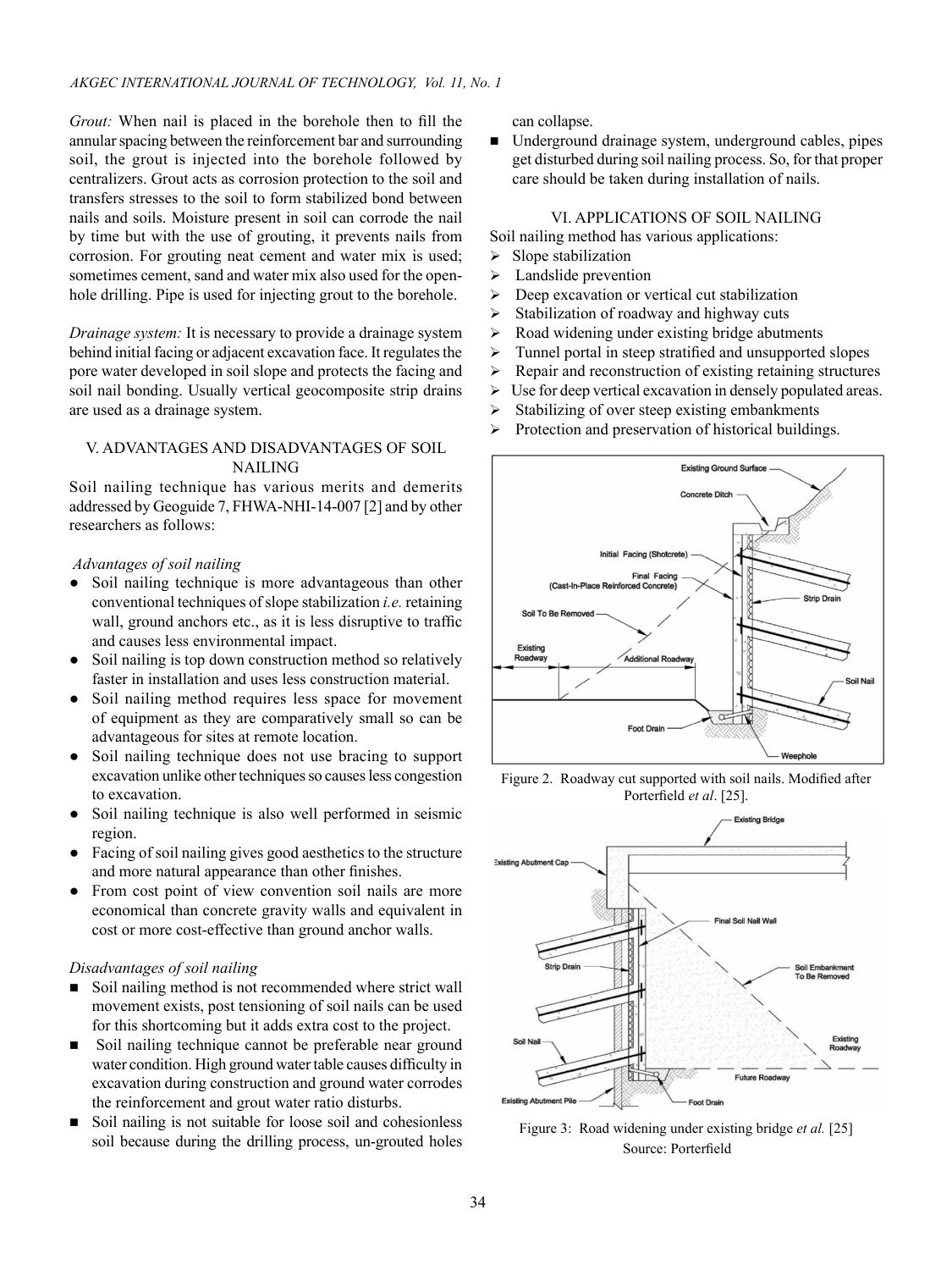## VII. ADDITIONAL REMARKS ON SOIL NAILING

According to research studies, a nail slope is a composite structure with elements of soil, nail, grout and wall facing. All these parameters affect the stability of soil nailed structure so they need to be checked before the construction proceeds. These parameters are briefly described in this section to study the characteristics and mechanics of soil nailing.

Jewell [18] investigated the effects of orientation of reinforcement bars on the shear strength of soil in a shear box. To maximize the shear strength of soiltrs the reinforcement should be placed in direction of principal tensile strain in soil and if the reinforcement is in direction of the soil compressive strain, there seems to be a decrease in the shear resistance of the soil.

Long *et al.* [19] studied the effect of number of nails on the factor of safety and concluded that it had a great effect on the failure surface location, and showed that as the nail spacing decreased, the factor of safety increased.

Schlosser *et al*. [20] using TALREN software stated that displacement of the wall increases by decreasing the global factor of safety while the later increases by increasing the nail length. Byrne *et al*. (1998) worked on the use of uniform or variable nail length and suggest that uniform nail lengths are used in areas where excessive deformations are not a consideration or concern because of competent ground conditions and absence of nearby structures sensitive to ground movements. Whereas If the wall deformation is critical, then a variable nail system can be selected.

Güler and Bozkurt [21] conducted soil stability analysis using TALREN software and showed that nails installed at angles above horizontal gave more factor of safety and less lateral displacement than nails installed at angle below horizontal.

Mittal and Biswas [22] showed that for cohesion-less soil as the nail length increased, the factor of safety increased. The nail length upto 0.8 times the height of cut is a reasonable length for providing a stable cut, minimum nail length of 0.7 m performs well in field.

Hossain and Islam [23] show that with the increase of inclination, the factor of safety of the slope increases, but after reaching the maximum value further increases of inclination, it decreases. The optimum angle of the nail was found at 30° with the horizontal.

Singh and Shrivastava [24] stated that nails inserted at 0° are more efficient in providing the stability to the slopes as compared to nails inserted at 15° and 30°. Also, nails installed in staggered pattern were found to be most efficient.

#### REFERENCES

- [1] FHWA, "*Geotechnical Engineering Circular No. 7: Soil Nail Walls*", Report No. FHWA0-IF-03- 017, Federal Highway Administration, Washington, USA, 2003.
- [2] T.D. O'Rourke and C.J.F.P. Jones, "Overview of Earth Retention Systems: 1970-1990, Design and Performance of Earth Retaining Structures, *American Society of Civil Engineers, Geotechnical Special Publication* No. 25, pp. 22-51, 1990.
- [3] L.V. Rabcewicz, "The new Austrian tunneling method", *Water Power*, vol. 16, no.11 pp. 453-457, Nov. 1964.
- [4] S. Rabejac and P. Toudic, "Construction of a retaining wall between Versailles-Chantiers and Versailles - Matelots", *Revue générale des chemins de fer, French railway review no. 93*, pp. 232 – 237, 1974.
- [5] M.D. Stocker, G.W. Korber, G. Gassler and G. Gudehus, "Soil nailing", *Proc. Int. Conf. Soil Reinfocement*, Paris, vol. 2, pp. 469–474, March 1979 .
- [6] FHWA, "Manual for design and construction monitoring of soil nail walls", *FHWA-SA-96-096R*. U.S. Department of Transportation, Federal Highway Administration, Washington, D.C., 1998.
- [7] R. Clouterre, "Soil nailing recommendation 1991", An English translation of 'Recommendations CLOUTERRE — 1991, USA Report No. FHWA-SA-93-026, US Department of Transportation, Federal Highway Administration, Washington DC, 1991.
- [8] C.K. Shen S. Bang and L.R. Herrman, "Ground movement analysis of earth-support system", *J. of Geotech. and Geoenv. Engg.*, ASCE 107 (GT12), pp. 1609-1624, 1981.
- [9] V. Elias and I. Juran, "Soil Nailing for Stabilization of Highway Slopes and Excavations", Publication FHWA-RD-89-198, Washington D.C., Federal Highway Administration,1991.
- [10] FHWA, "Soil Nailing Field Inspectors Manual Soil Nail Walls", *Report No.FHWA-SA-93-068*, Federal Highway Administration, Washington DC, 1994. pp. 665-670, 1981.
- [11] R. Jewell and M. Pedley, "Analysis for Soil Reinforcement with Bending Stiffness", *Journal of Geotechnical Engineering*, vol. 118, no. 10, pp. 1505-1528, 1992.
- [12] P. Seto, G.W. Won and K.Y. Choi, "Use of soil nailing in stabilization of a freeway embankment", Earth Reinforcement Practice: *Proc. Int. Symp. on Earth Reinforcement Practice*, Fukuoka, Kyushu, Japan, pp. 11-13, 1992.
- [13] A.T. Watkins and G.E. Powell, "Soil nailing to existing slopes as landslip preventive works", *Hong Kong Eng*, vol. 20, no. 3, pp. 20-27, 1992.
- [14] J.A.R. Ortigao, E.M. Palmeira and A.C. Zirlis, "Experience with soil nailing in Brazil:1970-1994", *Proc. Int. Civil Engineer, Geotechnical Engineering*, vol. 113, pp. 93-106, 1995.
- [15] M. Hirano, "Actual status of the application of Soil Nailing to expressway cut slope construction in Japan", Landmarks in earth reinforcement. *Proc. Int. Earth Reinf*.,Kyushu, Japan, pp. 919-934, 2001.
- [16] B.R. Srinivasa Murthy, G.L. Sivakumar Babu and A. Srinivas, "Analysis of prototype soil - nailed retaining wall", *Proc. Institution of Civil Engineers-Ground Improvement*, vol. 6, no. 3, pp. 129-136, 2002.
- [17] G.L. Siva Kumar Babu and Vikas Pratap Singh, "Appraisal of Soil Nailing Design", *Indian Geotechnical Journal*, vol. 39, no. 1, pp. 10–17, 2009.